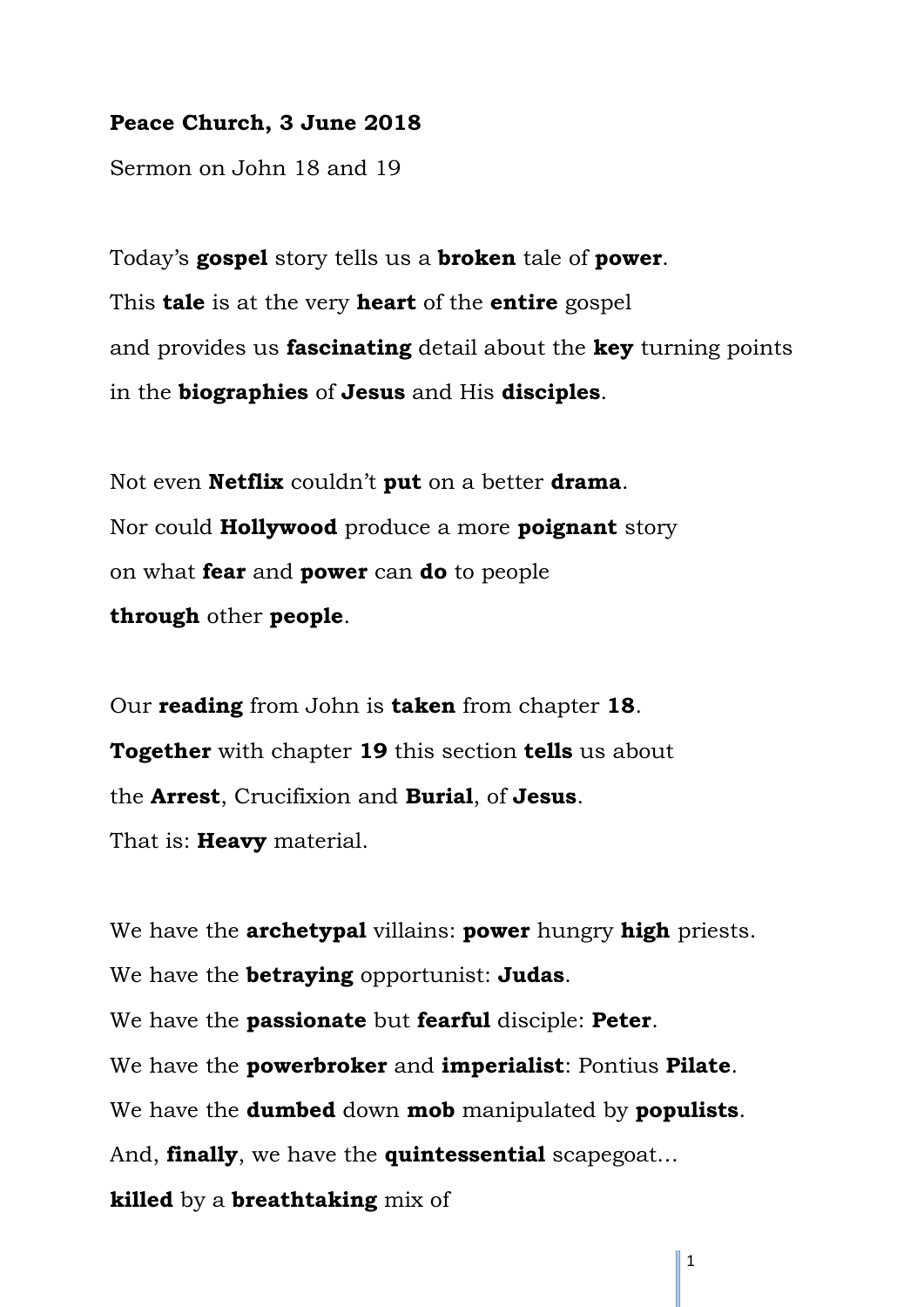**worldly** power, **religious** fervor, **mass** psychosis and **geo**politics.

I'll try to **untangle** this a **bit**, and help it come **alive** in all its **vibrant** reality… a **reality** we know **personally** ourselves, much **more** than we'd **like**.

So our **reading** starts **just** after a **long** night of **inquisition** in which the **high** priest Caiaphas, his **father**-in-law **Annas** and the **whole** court of Jewish **judges** had tried to **convict** Jesus of **blasphemy**.

Much of that **time** they had spent **fishing** for **grounds** to **execute** this inconvenient **messenger** of a **truth** they **simply** could **not** appreciate, as it was **eroding** their very **claim** to power.

Are you **noticing** a **sense** of **corruption**? There was never **meant** to be a **fair trial** for Jesus. The main guy **driving** this scheme is **Caiaphas**,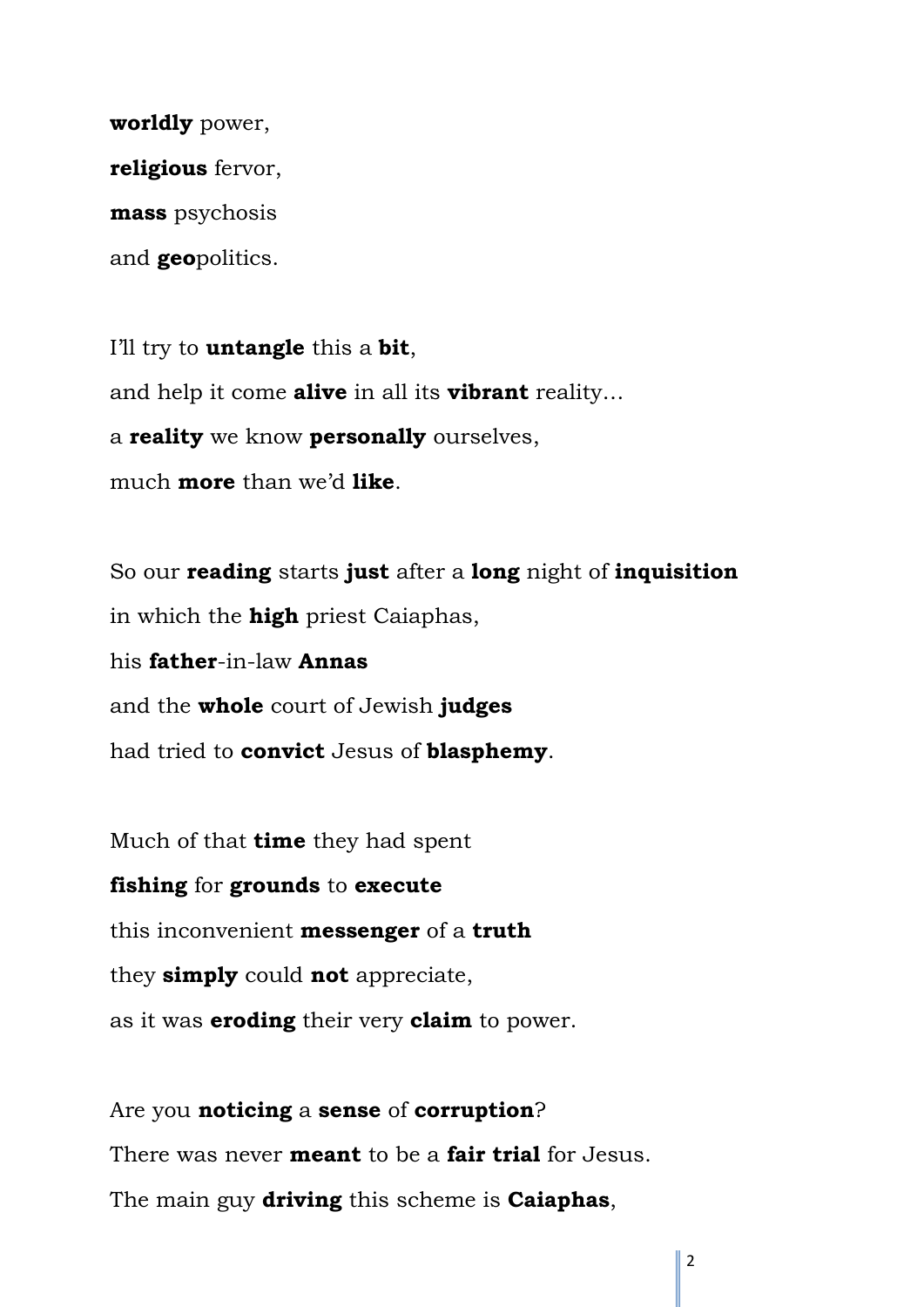is **literally** the **son**-in-law of the **former** high priest **Annas** who **still** wields **tremendous** power with the **court**. So **basically**, high priest **father** and high priest **son** are **worried** that their grip on **power** might **falter**, and they're **using** their **power** to **engineer** a **verdict** for **Jesus**. **Blockbuster** material, don't you **think**?

This is where our **text** comes in: After that **long** night of **inquisitions** at the **court**, the religious **authorities** of **Jerusalem** take Jesus to the **political** chambers of Pontius **Pilate**. Pilate's **basically** the **colonial** overlord in the **region** and was put in **charge** of running the **show** for the Roman **empire** in **Galilee**.

So that is the **next** level of **power** play going **on**: **Tiberius**, the Roman **emperor** at the time, puts **Pilate** into **Galilee** to keep the **locals** in check. After **all**, the **Romans** had an **empire** to run, and couldn't use **rebellions** at **all**.

Their **style** is to get **involved** in **some** stuff, but not **all** the stuff. Not **every** local **quarrel** is **relevant** for that Roman **power** play.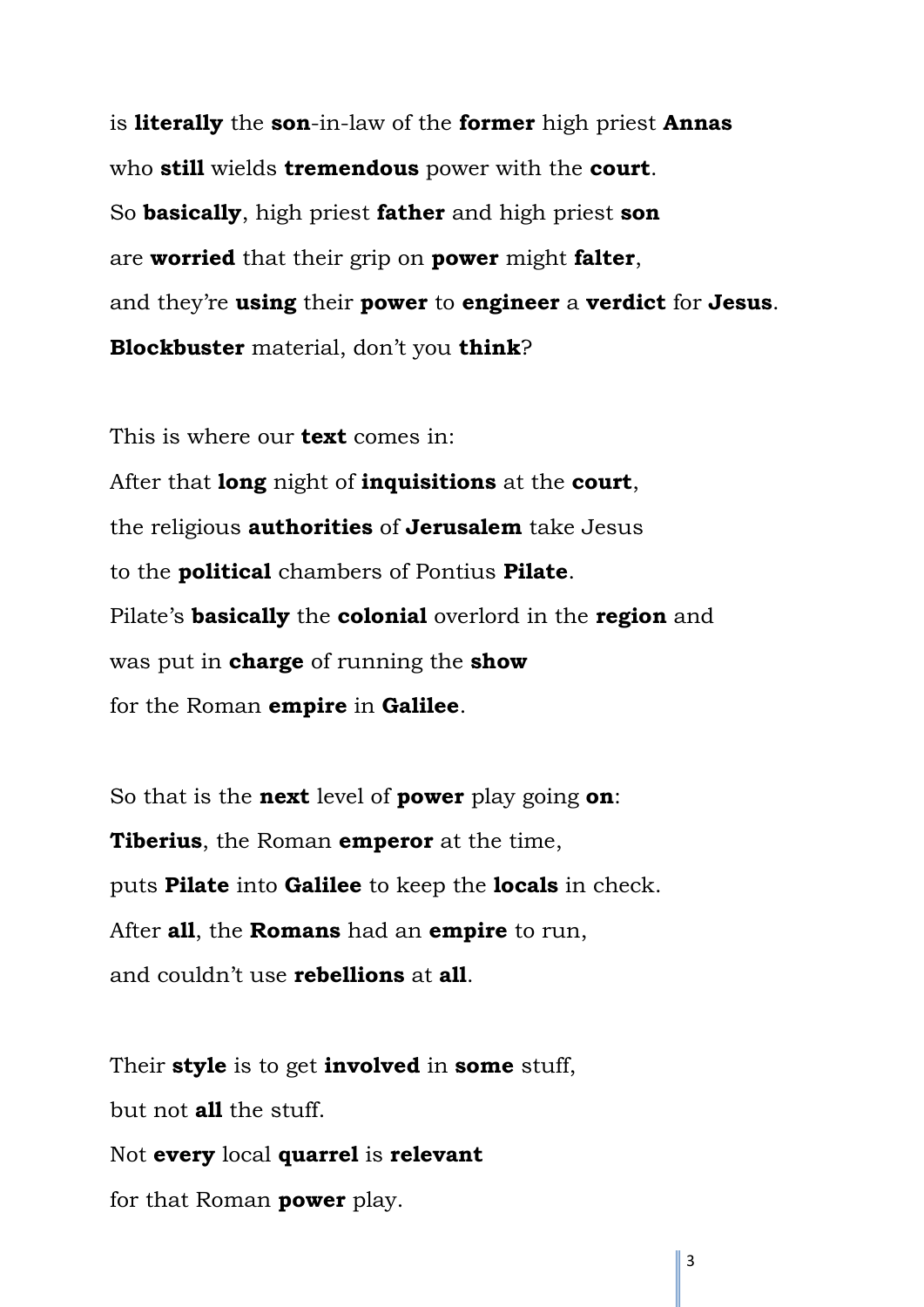They just **want** to make **sure**

they **manage** expectations and **maintain** control. **Trade** and **taxes** would have been **relevant**, **rebellions** and **protests** would have been **relevant**, and **everything** that affects **resources** and **security**. A small **religious** dispute over **theological** details of Jewish **law** would **not** have been among those issues **relevant**.

The **earlier** charges against **Jesus** concerning **Sabbath** laws,

for **instance**, the **Romans** really **couldn't** care **less** about.

And even **blasphemy** claims would **not** have **stoked** imperial **interest**…

so why **bother** at all with this **theological** nonsense?

**That** was the Roman **power** logic at the **time**:

**Disinterested** in **cultural** affairs

as long as **political** obedience is **kept**,

and **political** power remains **unchallenged** in the **public**.

So it **does** make **sense** that **Pilate** is **confused** when these Jewish **authorities** show **up** and demand **execution**… a **serious** claim reserved **mostly** for **terrorists** who **do**, in fact, **challenge** Roman power. So of **course** Pilate is **hesitant**, because he can **just** not **see** why this **Jesus** dude should **somehow** be **relevant** to the Roman **power** scheme.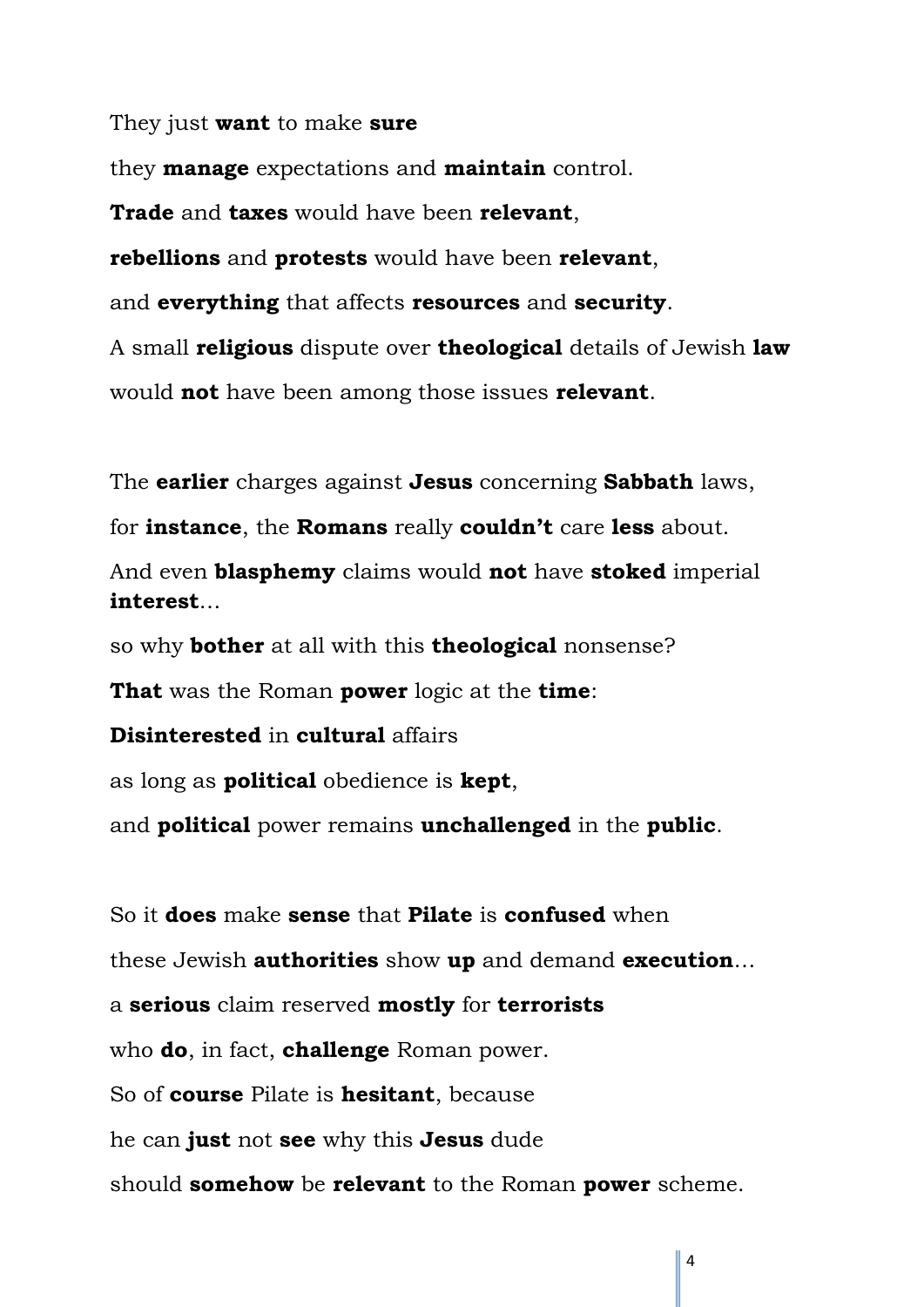"**Who** even **is** this **guy**?"

Pilate **clearly** doesn't **know** about the **details** of the local **religion**.

And he doesn't **care** much – he's only a **colonizer**, after **all,** 

with a colonizer's **mindset** and pragmatic **power** interest**.**

You **would** think he'd at least know about the **politics** of religion.

You would **think** he'd get **educated** and **care** about the **details**,

but **nope**: not **Pilate**.

He has **no** clue what's **coming** at him.

So from **his** perspective it must have been **quite** the **sight**:

A bunch of **Jewish** dudes come in **front** of him

and he can **see** they're **upset**.

They **don't** want to come **into** his **house** because they think he's **unclean**.

But for **some** reason they want **him** to do their **dirty** work.

So they're like: **DUUUUDE**… **KILL** THIS **GUY**.

And he's like: **worrrrrr**!? [look confused]

They're like: **YEAAAAH KILL** THIS **GUY**.

And **he's** like: …. but **why**?

And **then** comes an **interesting** moment.

The **whole** situation **moves** from **crazed** emotion to **strategic** thinking…

the **high** priest and his **gang** make a move so **brilliant**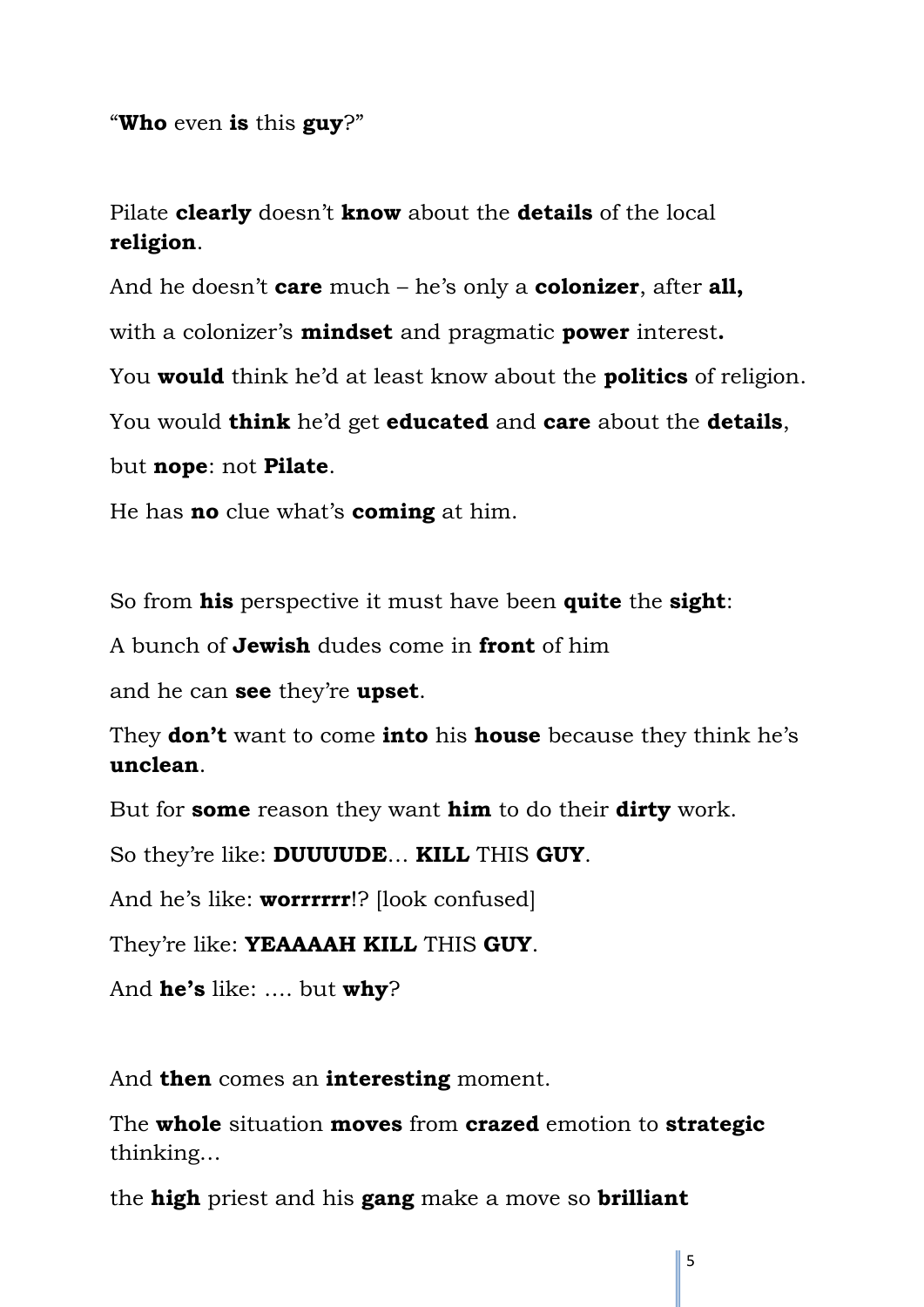that we can **just** not **vindicate** them for their **emotions**…

The **scheme** was not just a **momentous** act of **defense**

against the **threat** and **preacher** Jesus…

it was **strategic** design for his **murder**.

The **move** I mean is their **decision** to push **Caesar** buttons in **Pilate**.

The **theological** stuff would have **never** compelled **Pilate** to **action**.

But the "**king**" language **could** - if **played** right.

Because "**King**" implied **worldly** power.

It meant **political** influence over **people**

and therefore **was** indeed **relevant** to the Roman **authorities**.

That's why **Pilate** wants to hear **clearly** from Jesus

what **kind** of **king** he **claimed** to **be**.

It is **actually** quite **comical**…

because **Pilate** asks **Jesus** to accuse **himself**,

because the **charges** from the **accusers** are so **vague**…

So **Pilate** says: "Are you the **king** of the **Jews**?"

And **Jesus** says: "Is that your **own** question? Or did **others** tell you **about** me?"

Jesus **knows** there are **forces** trying to **paint** him **dangerous** to **Pilate**.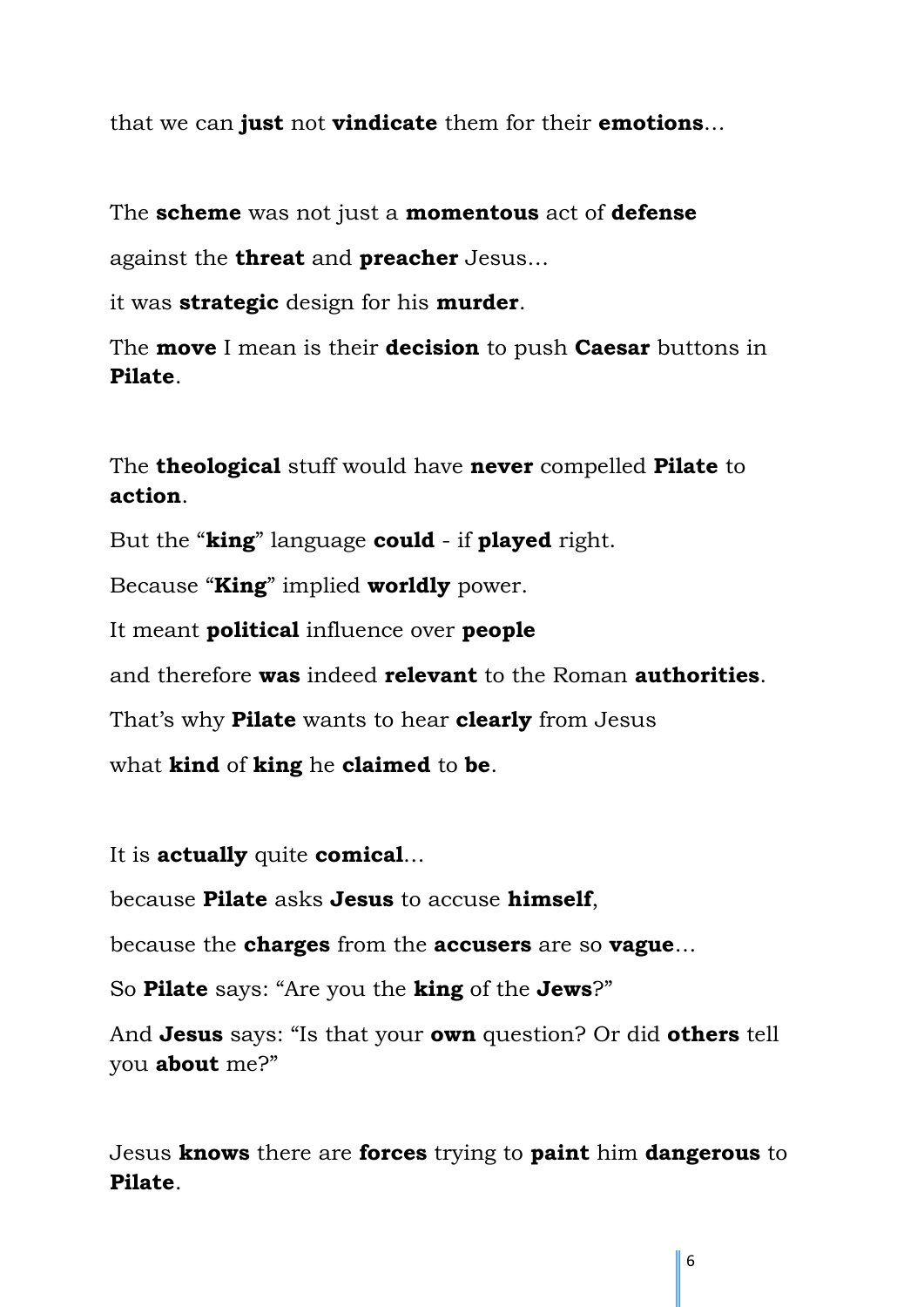But **Jesus** is so **disarming** that even **Pilate** is **charmed** despite the "**king**" word.

Pilate just **cannot** see how this **meek** peaceful **guy** relying **only** on his **word** and does **not** take up **arms** should be **put** to **death** as a **terrorist** and **rebel**.

"**What** have you done **wrong**?" Pilate **asks**.

"My **kingdom** is **not** from this **world**" Jesus **replies**.

Here, Jesus is **signaling** to Pilate:

Don't **worry**, I'm **not** a **terrorist**.

It's a matter of **theology** and **faith.**

I do not **intend** a **coup** on **Rome**.

"My **kingdom** is from **another** place." he **says**.

"So you **are** a **king**" says **Pilate**.

"**Sure**" Jesus says.

"But I'm **not** laying worldly **claims** against **you**.

For the **purpose** of my **kingdom** is **TRUTH**."

"Okay… **truth**"

**Now** Pilate is **really** confused…

"**What** is **truth**?" he **asks**.

I **do** sometimes **wonder** why he **asks** that.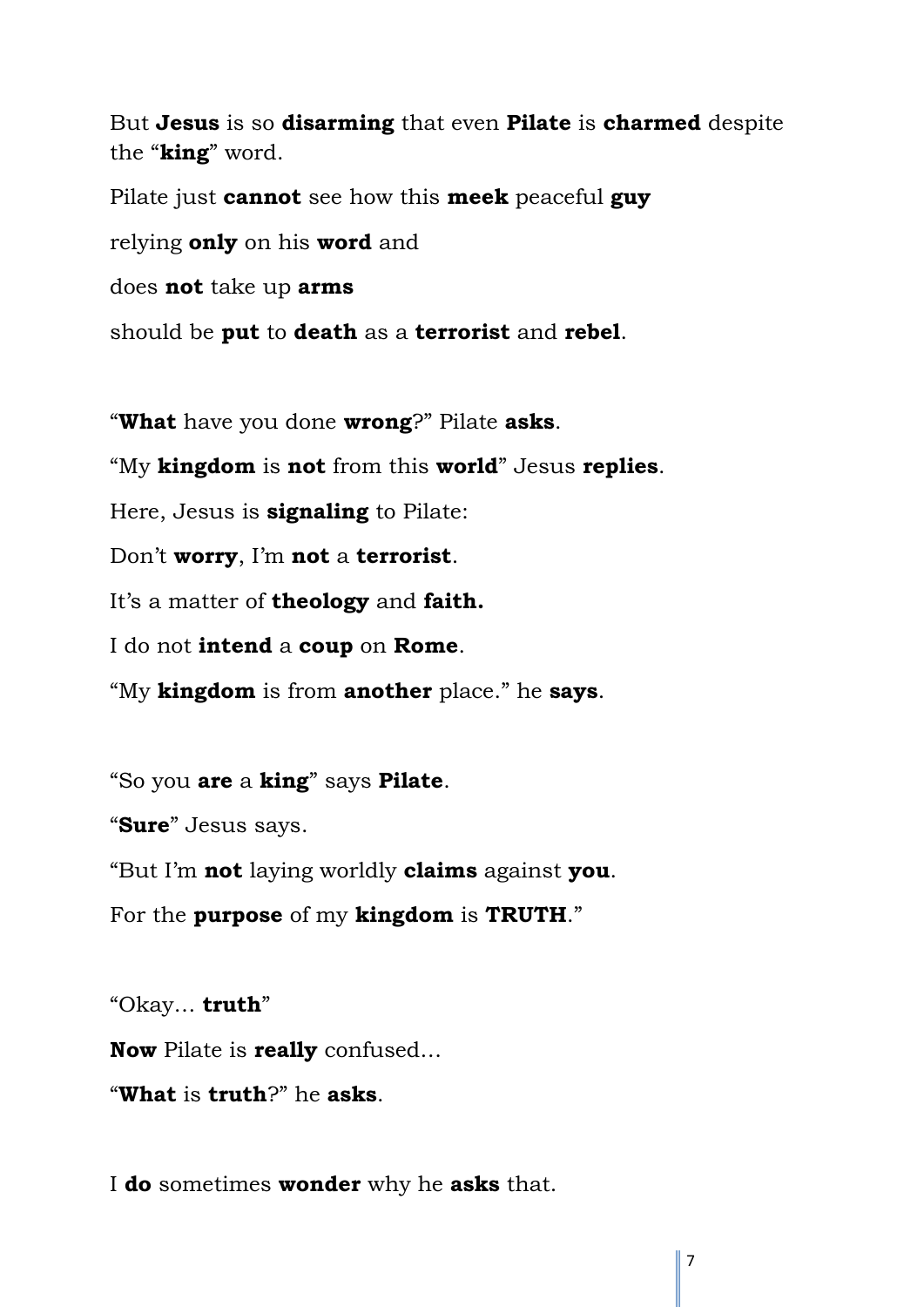**Is** it **because** he had **actually** never **heard** this **word** before? **Is** it because he's a *Realpolitik* kinda **guy** and just **cares** far more about **pragmatic** consequence of an **action** and **not** so **much** for its **abstract** "truth"? **Or** is he **stating** it **merely** as a **rhetorical** question to **mock** the very **concept** of truth? [ask sarcastically…] "Ahhhhh… guuuuuys… what is truth?"

We don't really **know** the answer,

because **instead** of **waiting** for the **answer**

**Pilate** just goes **ahead** and **decides**

that this **man** might **well** be **some** kind of **king**

but **certainly** not the **kind** he needs to **worry** about.

So **Pilate** goes out and **dismisses** the case:

"I find **nothing** to **charge** this guy **with**."

But Pilate **doesn't** want this **thing** to blow **up** and **start** a **rebellion**,

so he **goes** into **appeasement** mode.

"It is our **custom** to release one **prisoner** to you at **Passover**.

So **who** do you want?

This king **Jesus** guy

or the **terrorist** Barabbas?"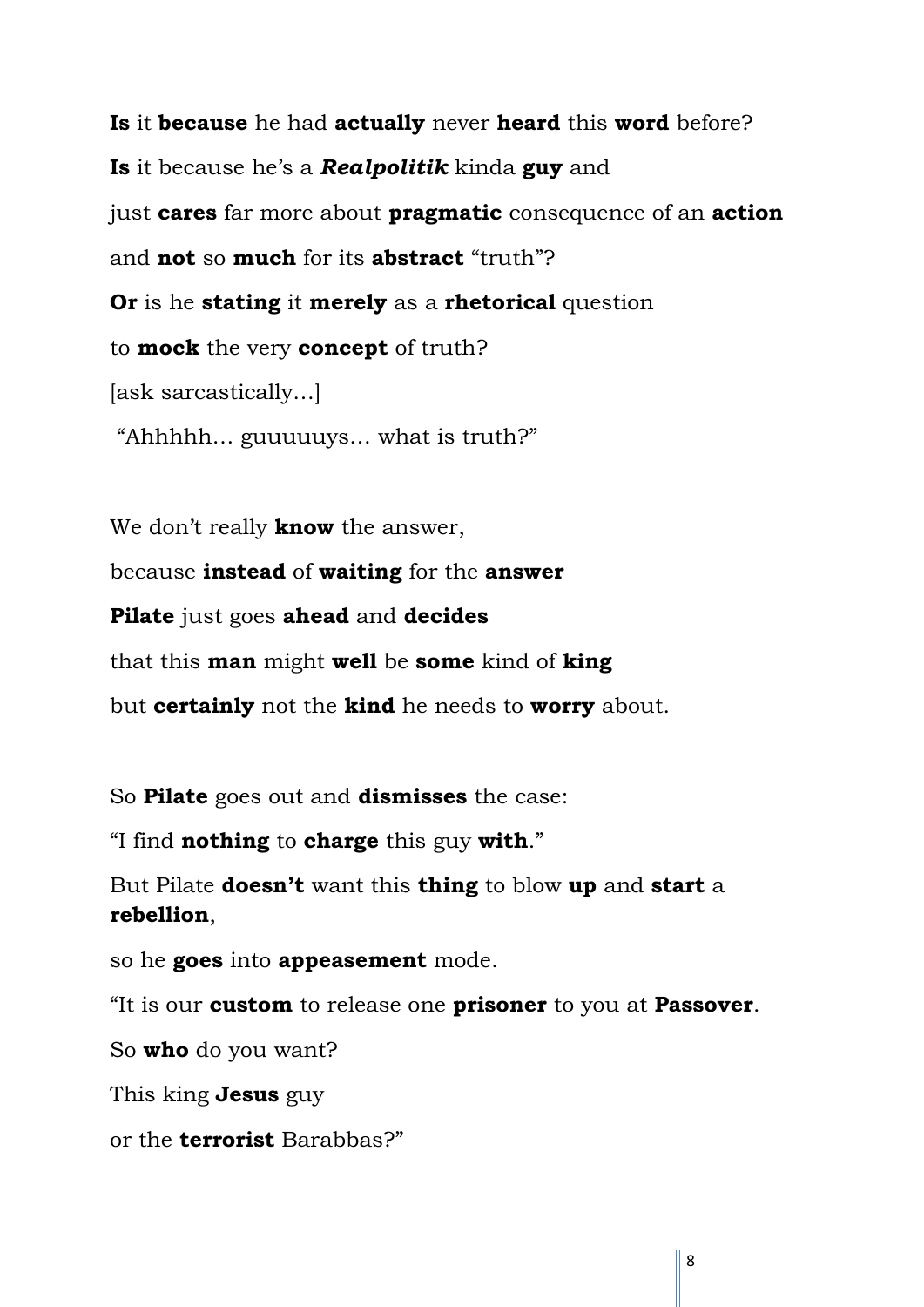[Note: Romans referred to **revolutionaries** as "**robbers**" to **emphasize** their cheap **criminality** and **eliminate** the sense of **honor** and **cause** in their **attempts**]

The crowd had gone **mad** and cheers for **Barrabas**. So Pilate **stages** a bit of **torture** and **humiliation** for Jesus and tries **again** to let **Jesus** go. But the crowd **keeps** pushing. **Quote**:

"**After** this, Pilate **tried** to let Jesus **go**.

But **some** in the crowd **shouted**:

**Anyone** who makes himself **king** is against **Caesar**.

If you **let** this man **go**, you **yourself** are no **friend** of **Caesar**."

### **WHAM**!

…

## **There** it **is**.

The **Caesar** card.

There is **no** way that **Pilate** can **now** let that **fly**.

Whatever **sympathy** he **had** for **this** guy **Jesus**,

he could **not** let **anyone doubt** that he was **loyal** to **Caesar**.

His **own** life and **power** de**pended** on it,

So he's like: "**Whatever**, I give **up**, just **crucify** him

and let's be **done** with this."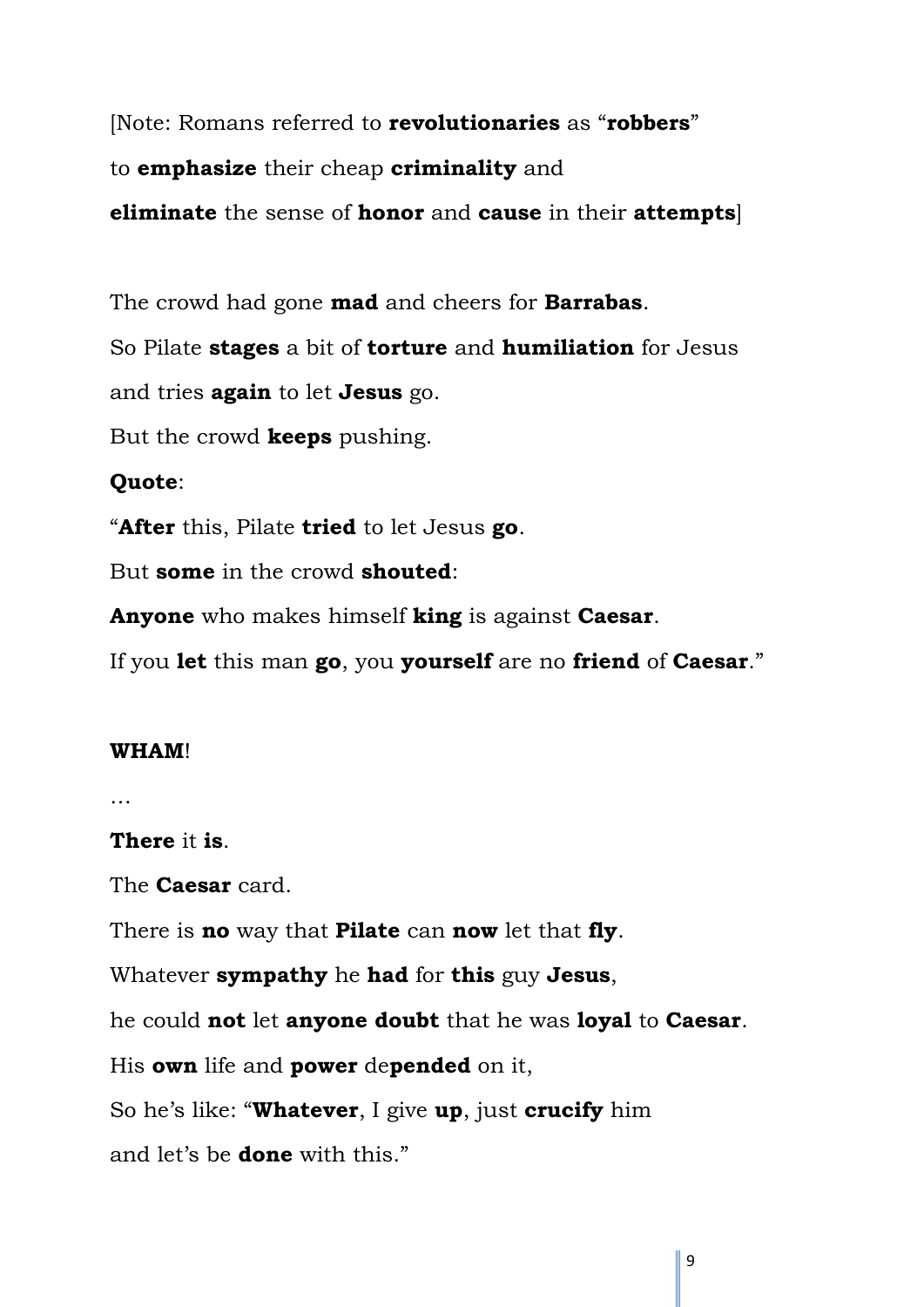**Reflecting** on the **Star** Wars **movie** "Han **Solo**" the other **day**, **Megan** said a **sentence** that **applies** to this **very** moment:

…

"There **comes** a **time** when your **ultimate** loyalty is **tested**."

When **that** time **came** for the **powerful** leaders of **religion**, their **ultimate** loyalty was not with **God**, but **themselves**. When **that** time **came** for the **powerful** leader of **politics**, his **ultimate** loyalty was not with **God**, but the **empire**. When **that** time **came** for the **powerful** masses of **people**, their **ultimate** loyalty was not with **God**, but their **riled** up **pleasures**.

So that's the **third** level of **power** in the tale:

[SHOW NUMBER ONE]

After the **religious** authorities made their play,

[SHOW NUMBER TWO]

**Pilate** felt forced to make his play,

[SHOW NUMBER THREE]

because the **crowds** had made their play.

It was a **chain** of **events** that Jesus **himself** had **anticipated**.

**Knowing** human **nature**,

he had **always** considered it **inevitable**.

He had **prayed** to let this cup **pass** him…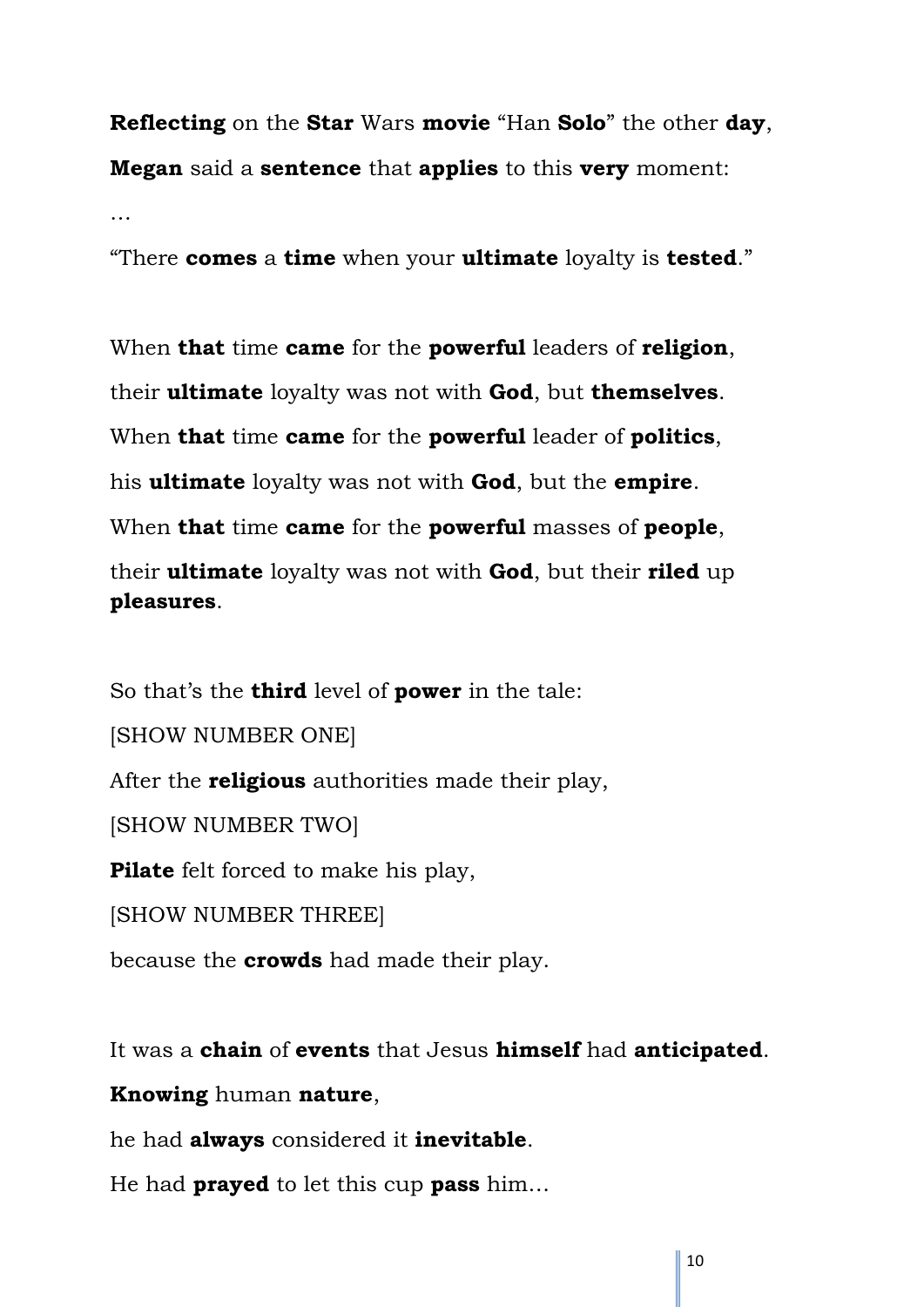but **now** the **chicken** had **come** home to **roost**.

Three **mutually** reinforcing **powers** are at work:

**Religious** power.

**Political** power.

And **people** power.

If just **ONE** of those **powers** had **resisted**,

**none** of **this** would have **happened**.

The **messiah** would have **lived**.

If **religious** authorities had **seized** to **seek** their self-**interest**,

**Jesus** would have **lived**.

If the **political** authorities had **cared** more for **truth** than **appeasement**,

**Jesus** would have **lived**.

If the **people** had been **thoughtful** and **less** anxious to **go** along with the **current**,

**Jesus**… would have **lived**.

**Ohhhhh**, what an **indictment**.

But now **whoever** says:

**Ohhhhh**… **I** would have **fought**.

Ohhh… **I** would **resist**.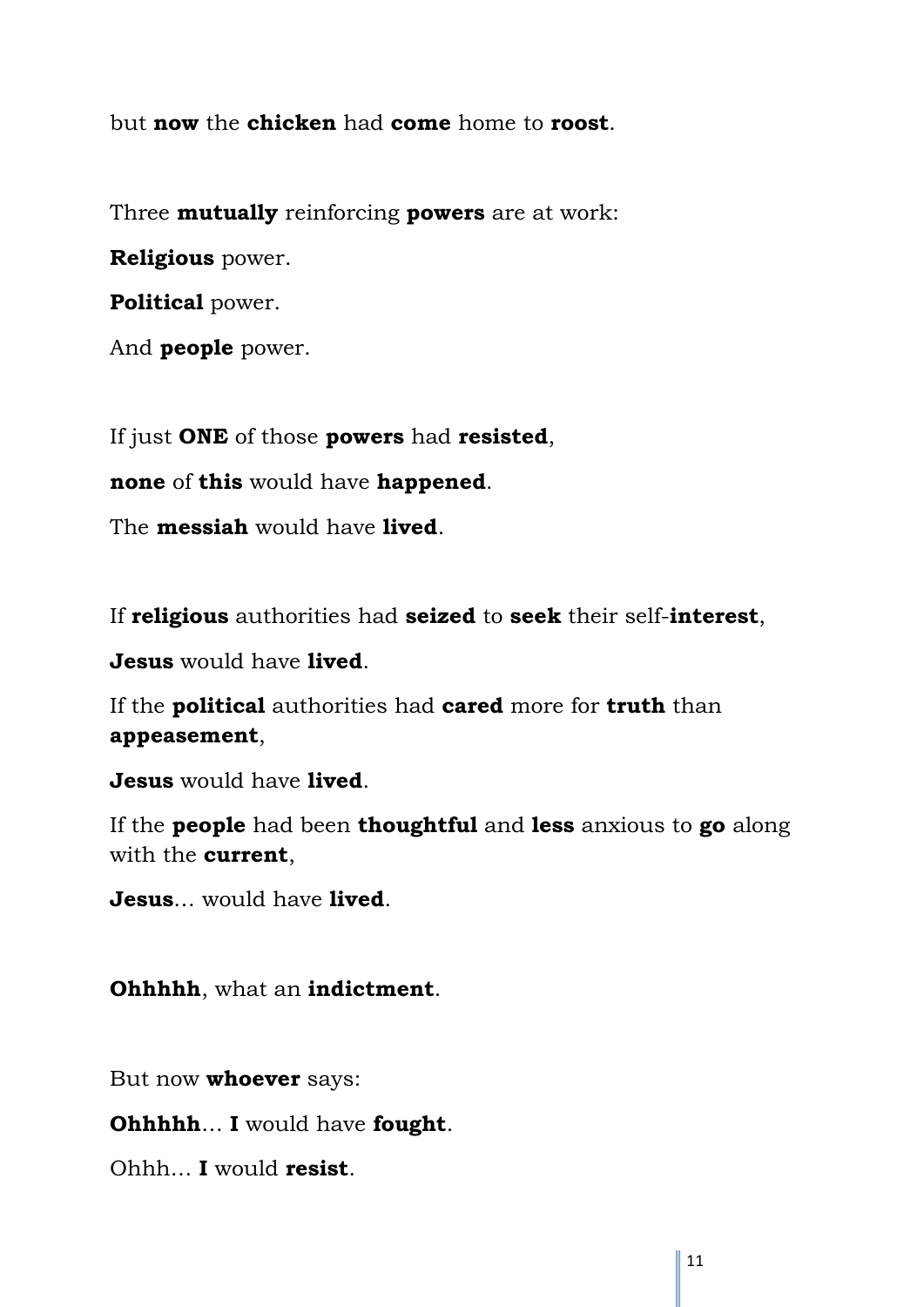Oh… **I** would stay **strong** and **I'd** save the **savior**. GET **REAL**.

**GET**…

**REAL**…

**How** many **times** have **you** fallen **short** of **convictions**?

**How** many **times** have you sought **cheap peace**, where **justice** was **due**?

**How** many **times** did **you** end **up** giving **in**…

to **fear**… to **hate**… to the **seductive** powers of **POWER**?

**How** many **times**?

I myself **know** deep **down** in my heart,

that I **indeed** have failed…

**faaaar** too many **times**…

to live **up** to my **call**,

to my **hope**,

to my **deep**-down **desire** for **truth**…

and my **thirsting** for **justice**…

I **KNOW**… I have **failed**… too **many** times to **count**.

So **let's** not point **fingers**.

For there is **always** a **choice**… another **way**…

Like the **one** we **heard** of from **Isaiah** today: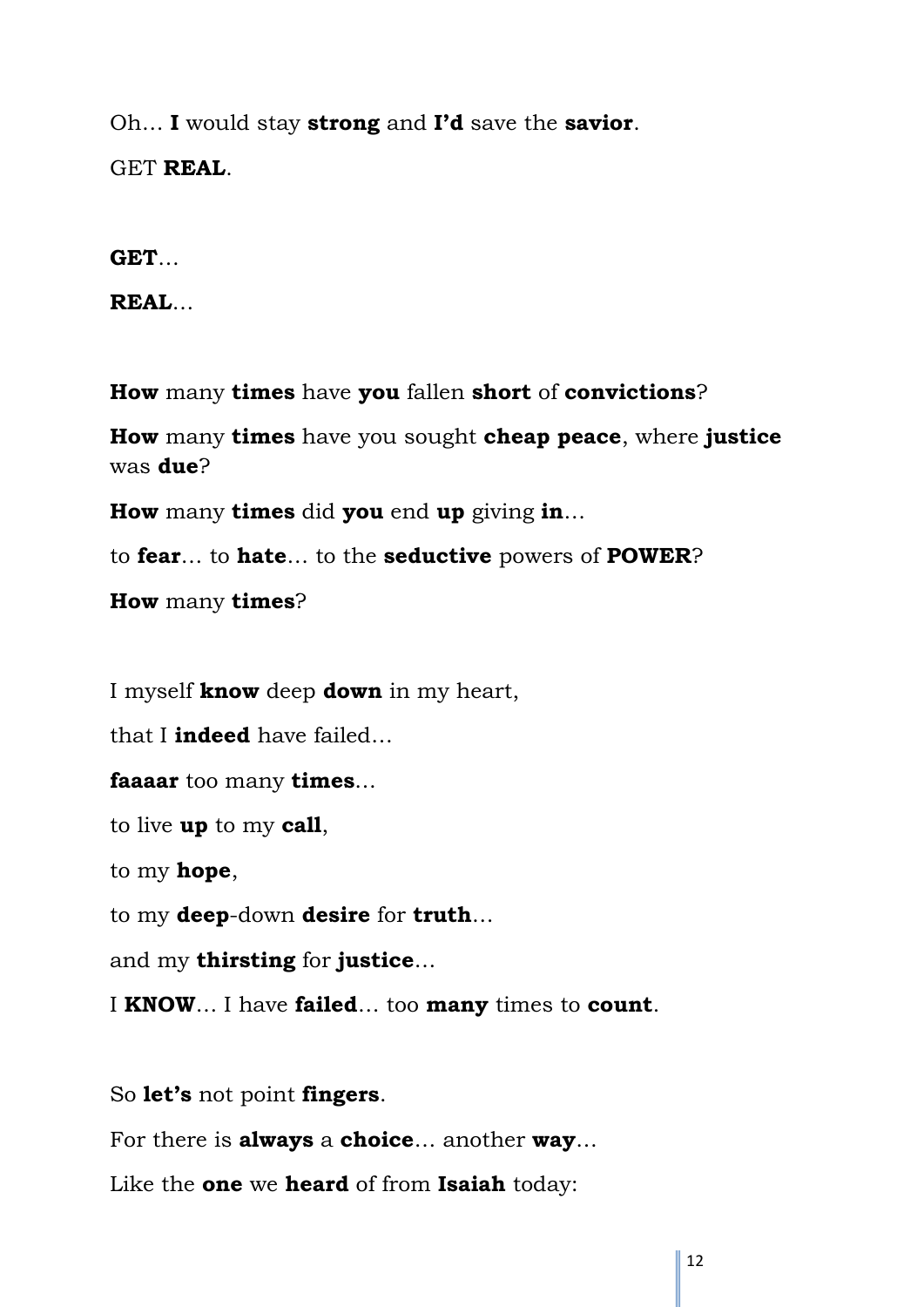"If you **remove** the **yoke** from **among** you, the **pointing** of **fingers**, the **speaking** of **evil**… if you **offer** your **food** to the **hungry** and **satisfy** the **needs** of the **afflicted** then your **light** shall **rise** in the **darkness**."

So **DO** NOT point **fingers**.

We **all** are **Peter**.

We **all** deny **truth** when **we** are **afraid**.

We **all** are **truly**… **deeply**… **flawed**.

For **yes**, we are **human**.

We're **clearly** not **God**.

While **God** remains perfect, **WE** remain fallen.

While **God's** everlasting, **WE** remain **finite**.

While **God** love's eternal, **WE** are in **need** of **support**.

And **yes**, that is **frustrating**. It **does** sometimes **feel** like there **is** no **relief**.

Like the **high** priests we can **abuse** our **religion** to **disguise** our **desires**… and to **use** it as **cover**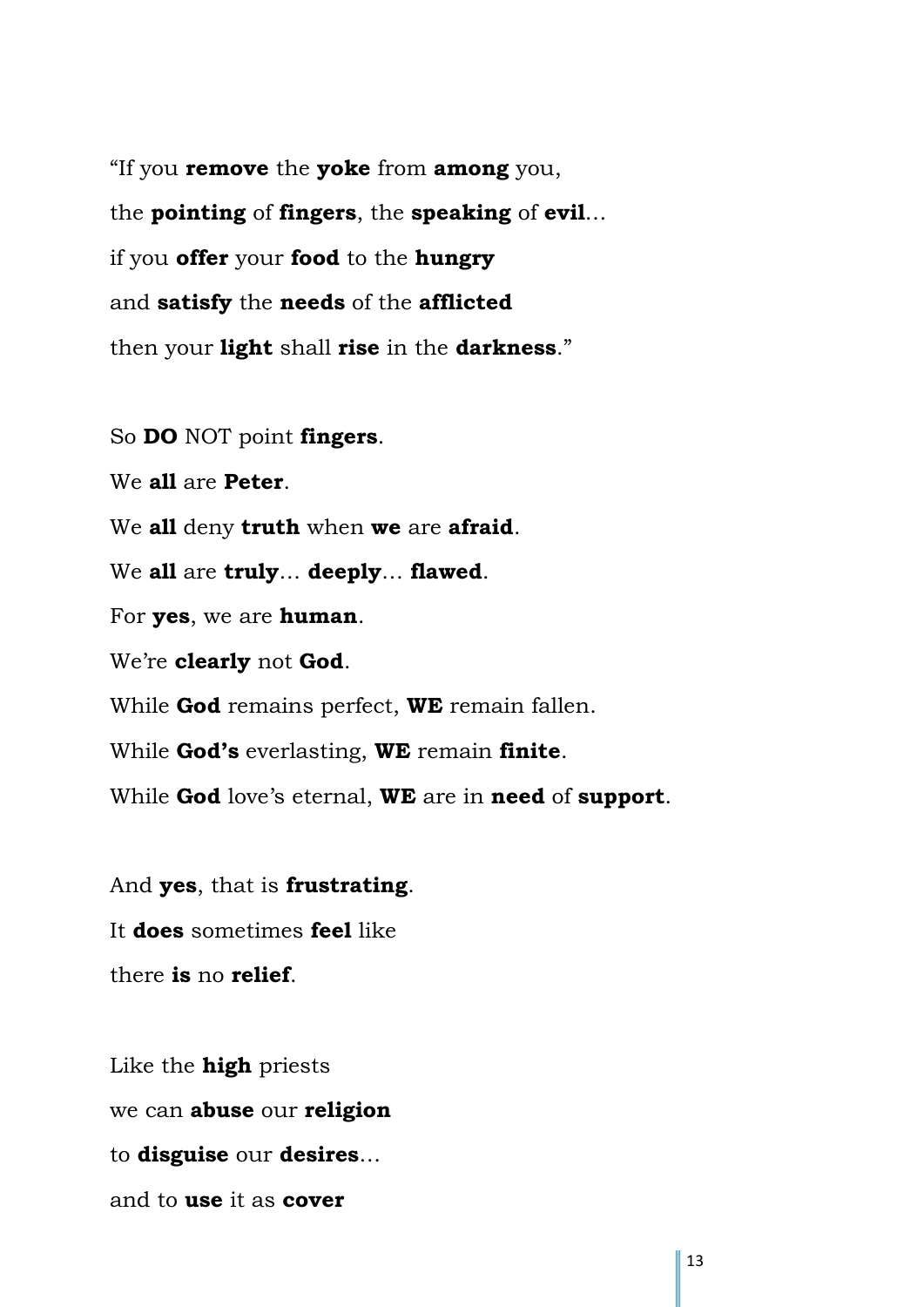for our **frail** human **hearts**.

**Despite** our **intentions** we **have** to **confess** that **all**-too **often** we lose **sight** of God's **great** gift of **life** … and **truth**… and **beauty**… and **justice**…

Every **day** we fall **short** AND **STILL…** And **still**: God **loves** us. And **still**: God **loves** us. **Hallelujah**… what a **wonder**. **Hallelujah**, what a **miracle**. **Halleluuuuja**, that is **GRACE**. The **great** power of **grace**.

**Grace** we all **need**. In **Grace** lies our **hope**. And **Grace** is the **way**… The **only** way… And the **gift** that **does** save us… That **truly** saves us from **all** the **despair** that **we** all will **find** when we **look** at **ourselves**…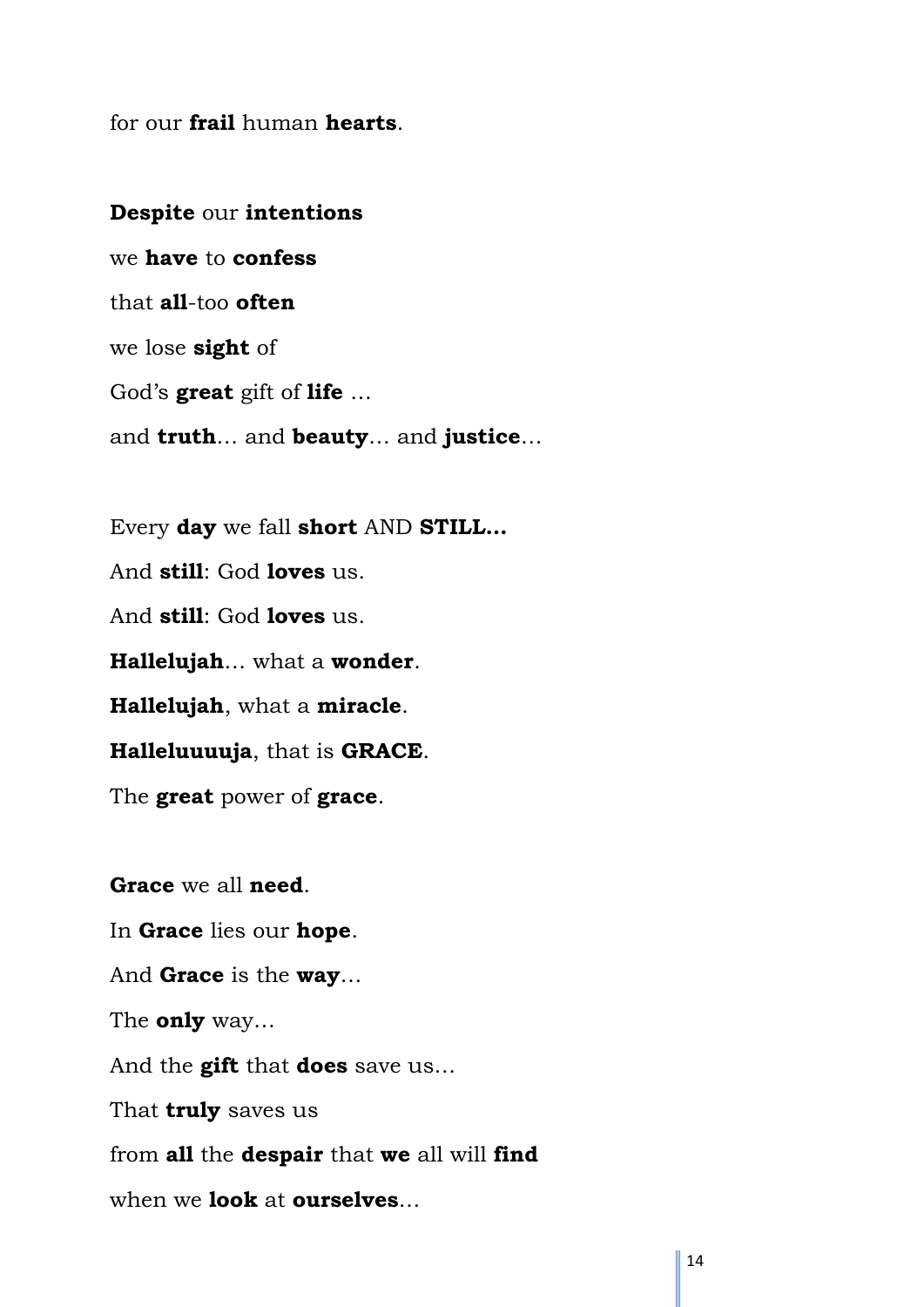deep **into** our **souls**…

**DESPITE** all this **frailty… Jesus** comes in his loneliest hour… and **says** about **us**: "**Father**… **forgive** them… for **they** do not **know** what they're **doing**."

**What** an **advocate!**

**What** an **advocate** we **have…** in **Jesus**…

"**Amazing** grace…

how **sweet** the **sound**…

that **saved**…

a **wretch**…

like **me**."

"How **precious** did…

that **grace** appear…

the **hour**…

I **first**…

be**lieved**."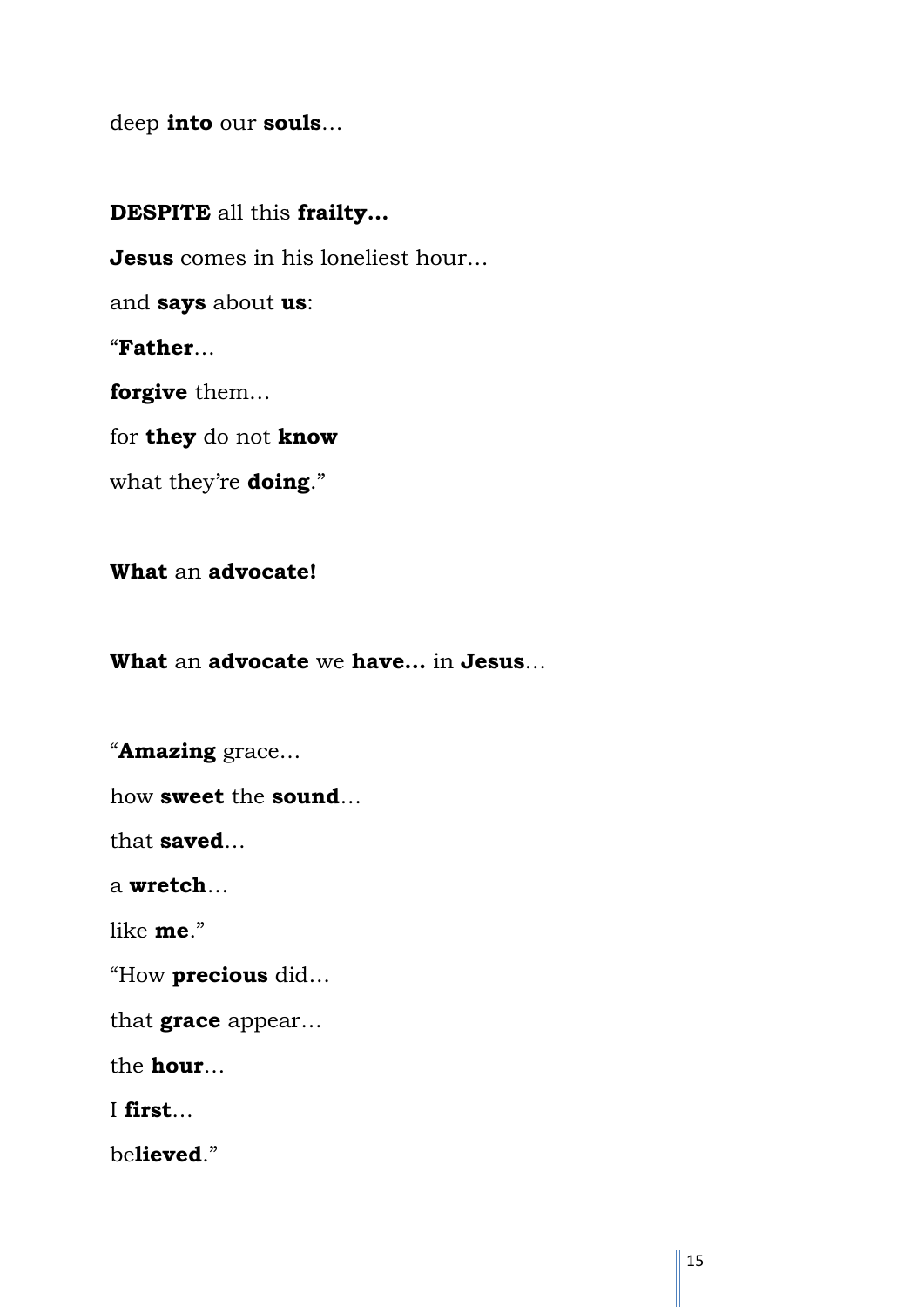**You** need **Grace**. **I** need **Grace**. **Pilate** needs **Grace**. **Peter** needs **Grace**. **Paul** needs **Grace**.

We **all** need **Grace**.

**We**…

**All**…

**Need**…

**Grace**…

# **AMEN**?

[Amen.]

Can I get an **AAAMEN**?

[Amen.]

Let us **pray**…